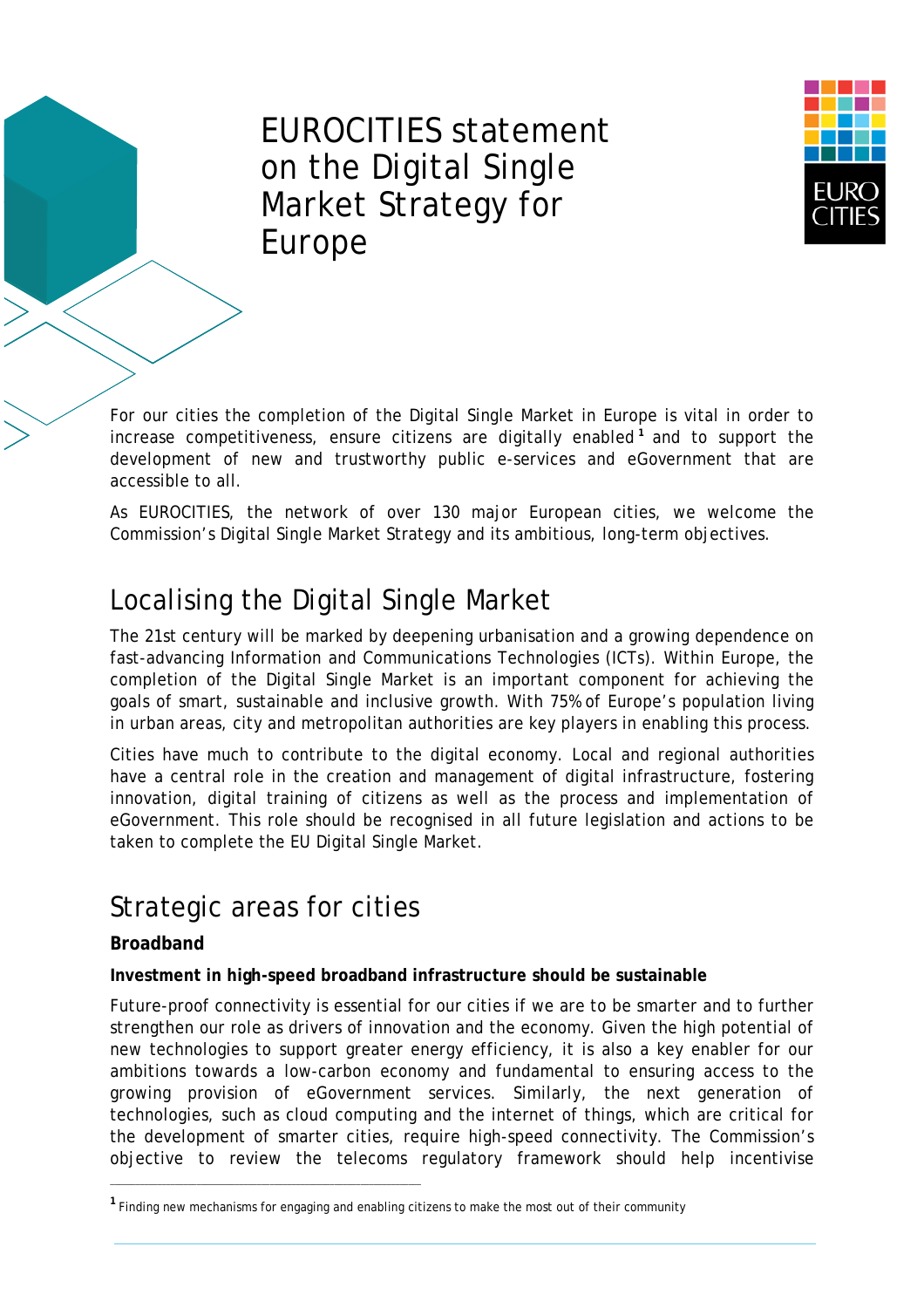investment in high-speed broadband networks. However when the economic return is not guaranteed, the market does not always ensure investment in these latest technologies.

Investments in broadband must be sustainable - business models should not only take into account the start-up costs but also future costs of potential technological developments. Local and regional authorities need support for investment in high-speed broadband infrastructure.

#### **Cities are not 'black areas' by default**

Cities are commonly considered black areas, where broadband services are supplied over at least two competitors. For high-speed broadband such as fibre, which requires significant investment, high population density is no longer a guarantee for private investment. Some urban and sub-urban areas are considered too economically unattractive to be solely covered by private investors. We fear that this will make already deprived urban areas vulnerable to further digital exclusion in the future if the public sector cannot intervene where necessary.

#### **Funding opportunities**

Strong investment in broadband is vital to building a future-proof digital economy in Europe. The cut in Connecting Europe Facility funding for broadband investment is disappointing; the new EU investment plan together with structural funds should dedicate adequate funding to broadband infrastructure projects.

#### **Building a data economy**

––––––––––––––––––––––––––––––––––––––––––––––––––––––––––––––––––––––––

Our city authorities play a leading role in building the European data-driven economy of the future, which has the potential to deliver economic, social and environmental benefits to its citizens and businesses. Together with other stakeholders, we are engaged in delivering new, green and sustainable services, improving liveability, fostering new business, and engaging and empowering citizens. Cloud-based services to gather and monitor real time feedback from sensors, smartphones, energy and water meters also contribute to the process of making our cities smarter.

However, while the (big) data technology and services are developing fast, there are still barriers and challenges to overcome. To enable the data economy to thrive and to create trust in data technologies, the opening up of data must be accompanied by rigorous processes to safeguard privacy and protect personnel data.**[2](#page-1-0)**

Cities face a range of administrative, financial and licensing challenges when opening up public sector data. The EU and national governments can help by establishing a standard European licence model, and developing coordinated national strategies. Funding to support cities in open and big data initiatives should be available through the Connecting Europe Facility and Horizon 2020 programmes.

<span id="page-1-0"></span><sup>2</sup> For more information please refer to the EUROCITIES statement on Open Data (May 2013):<http://bit.ly/1P33b49>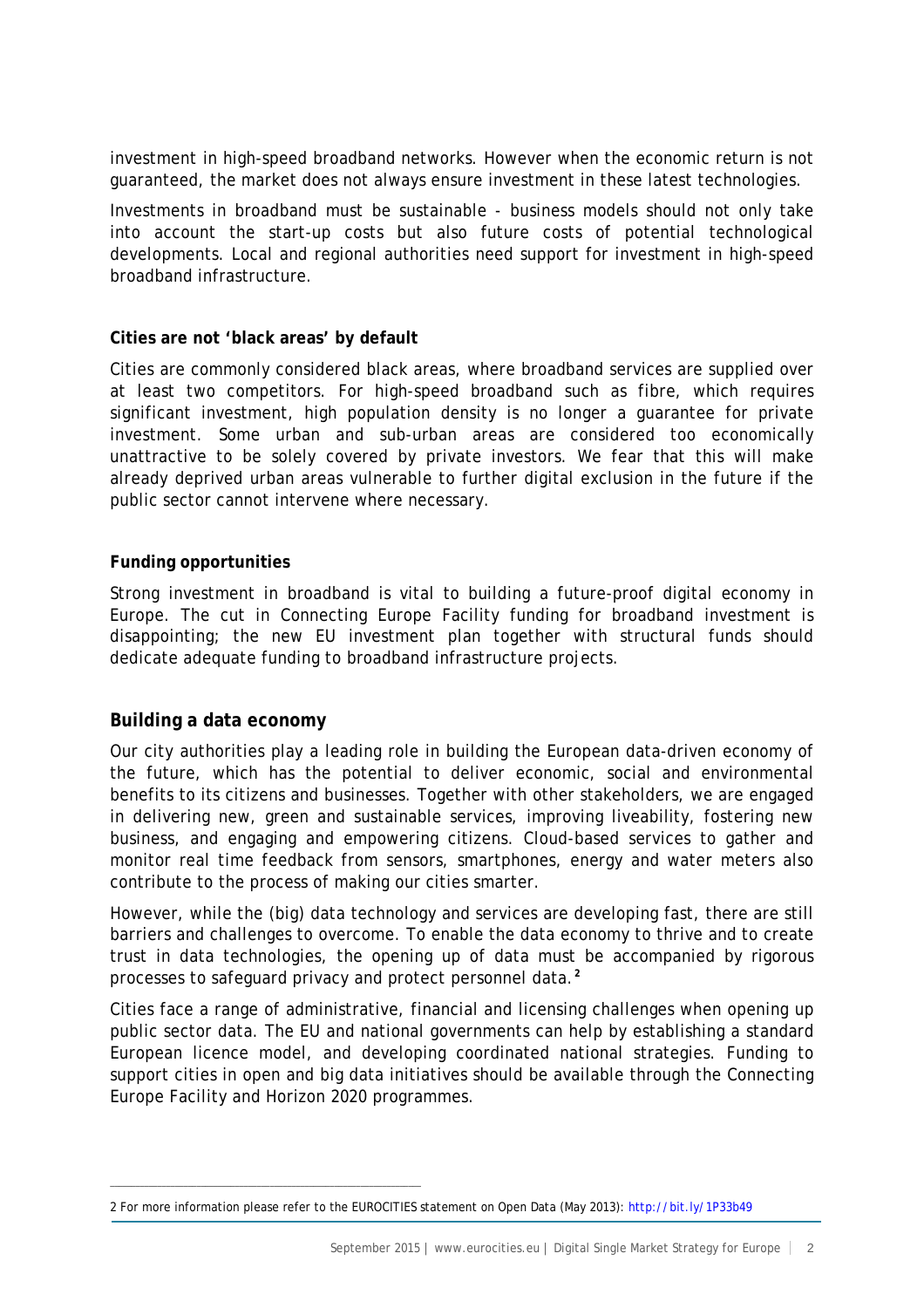### **Interoperability and open standards**

As city authorities, we face barriers when it comes to improving the interoperability and integration of city systems in order to maximise the release, access and usability of data to accelerate growth opportunities, particularly for SMEs. The Commission objective to launch an integrated standardisation plan is an interesting one and we underline the need for cities' involvement in the process of developing such a plan.

The ICT market should adopt open standards to increase competitiveness and support a healthy mix of vendors of all sizes. Open standards enable cities to be agile and flexible in how they develop solutions, boosting digital transformation and leading to innovation and growth. The EU should encourage greater interoperability and openness of the technologies.

## **Cyber security**

City authorities are increasingly the target of cyber attacks. The failure of information systems can have a considerable impact on the functioning of services such as transport, healthcare and electricity, as well as on the security of citizens.

City authorities need to be involved in the national and EU policy discussions when it comes to enhancing the security of these systems. A failure can have a substantial impact on city systems, affecting the way citizens are able to access services. Local authorities play an important role in increasing public awareness of the risks, as well as in educating and training the necessary workforce.

City authorities require specific technologies and expertise to detect and mitigate threats and must address the organisational change required to implement new programs and systems. Such investments can be costly, particularly during the current period of reduced public budgets in many cities.

The Commission's proposal to establish a public-private partnership on cyber security, in the area of technologies and solutions for online network security, is an interesting initiative and we look forward to contributing to discussions on this from a city perspective.

#### **An inclusive e-society**

––––––––––––––––––––––––––––––––––––––––––––––––––––––––––––––––––––––––

Improving digital access and IT skills for citizens leads to improved employability, job creation, social inclusion and helps stimulate our economies. Cities play a role in enhancing digital access and skills through community programmes, apprenticeships and working with local partners**[3](#page-2-0)** .

City authorities are best placed to connect with the local level and its diversity, and to stimulate digital inclusion initiatives for a range of target groups, such as migrants, elderly, disabled, unemployed and young people not in employment, education and training (NEETs). For example, given the growing numbers of elderly people in many of our cities, there is currently a need to provide tailored initiatives to foster their social inclusion and well-being.

<span id="page-2-0"></span><sup>3</sup> Examples in EUROCITIES: ['Cities supporting eInclusion and citizen participation'](http://wsdomino.eurocities.eu/eurocities/documents/Cities-supporting-eInclusion-and-citizen-participation-WSPO-9DP7L3) and ['Closing the digital gap'](http://wsdomino.eurocities.eu/eurocities/news/-Closing-the-digital-gap-study-visit-report-WSPO-9UAHST) study visit report.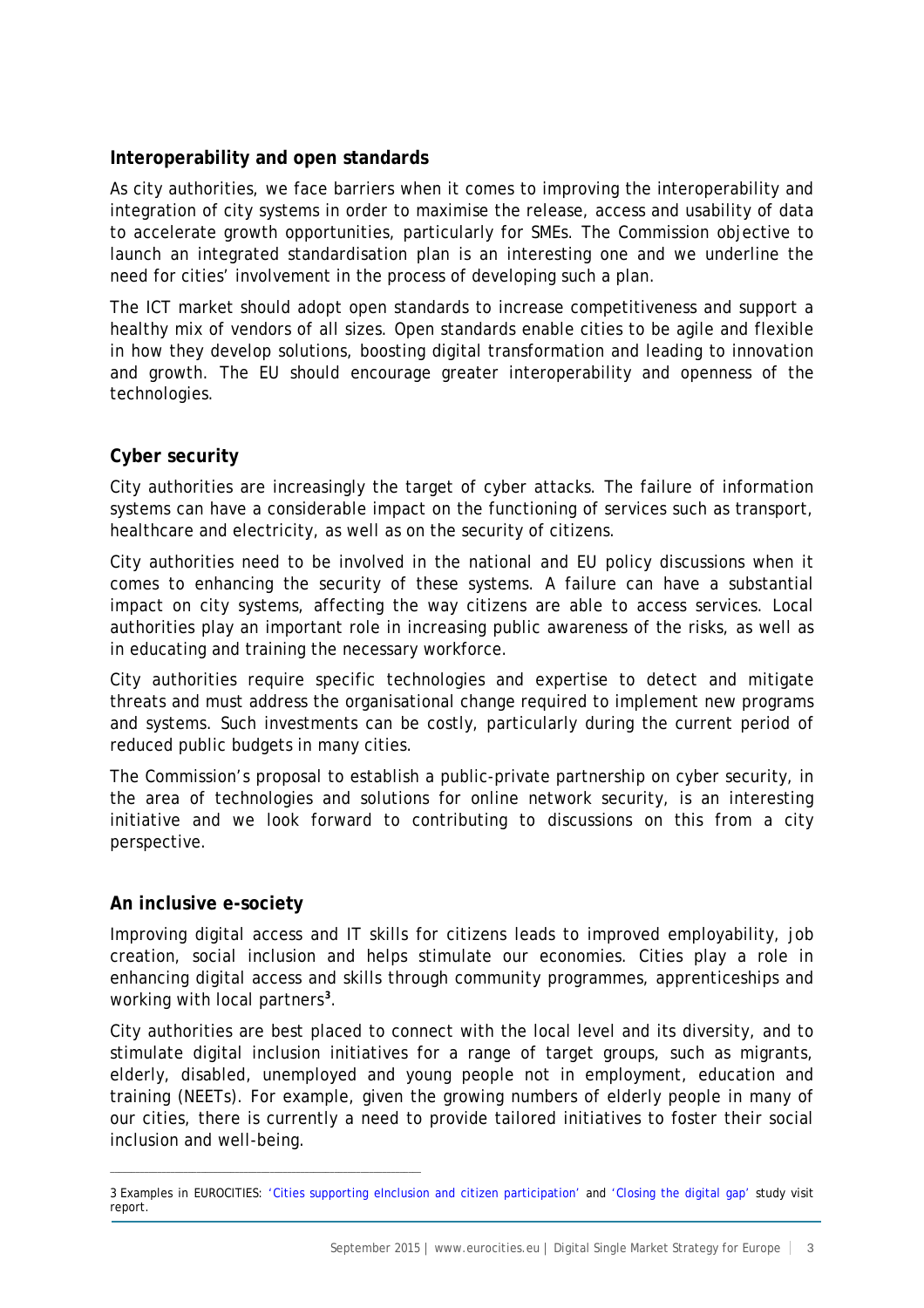More EU level initiatives involving local and regional authorities in developing data literacy and digital education for citizens are necessary to help decreasing the digital divide and to stimulate economic growth.

## **Online platforms**

City authorities increasingly use online platform as tools to collaborate and exchange with citizens, while better managing local public services and activities. By giving feedback and ideas on local initiatives or reporting on specific problems, citizens contribute to optimising the quality of city services, reducing the costs for local administrations of their maintenance. Online platforms also serve as strategic tools to foster civic participation, greater transparency and trust as well as to enhance social inclusion. Citizens, contributing to the general well-being of the community, feel more part of it.

However, while many new and diverse online platforms are now in use, they should follow joint standards to provide the option of cross-border federated services. The EU should encourage the adoption of common standards. Critical aspects such as security and integrity must also be taken into consideration.

#### **eGovernment**

The DSM communication focuses on user-driven and accessible eGovernment. This makes our cities important partners for the EU in efforts to increase eGovernment interoperability across member state borders but also between different government levels. Many public services are delivered locally; in some member states this share amounts to 70% of all public services. Furthermore, local governments, as the closest to the citizens, benefit from their proximity and are best placed to understand the needs, priorities and challenges of citizens and communities.

With a view to getting the strategy right for the citizens and therefore improving its eventual impact, the Commission should involve cities in the development and the implementation of the new eGovernment Action Plan 2016-2020 and in the discussions related to initiatives such as the 'once-only' principle. EUROCITIES would be happy to work with the Commission to facilitate this involvement.

#### **Smarter cities**

The completion of the Digital Single Market will also contribute to strengthening the process of cities becoming smarter. The digitalisation of the economy and society can help reduce costs, increase productivity, create new jobs, improve public services and social inclusion and the overall quality of life for citizens.

Citizens are at the hearth of the smart city process: there can be no smart city without smart citizens. Engaging citizens goes beyond the uptake of technology; it extends to the co-creation of ideas and solutions. This can be stimulated through living labs, tools to integrate citizen input in urban planning, and spaces and support for start-ups.